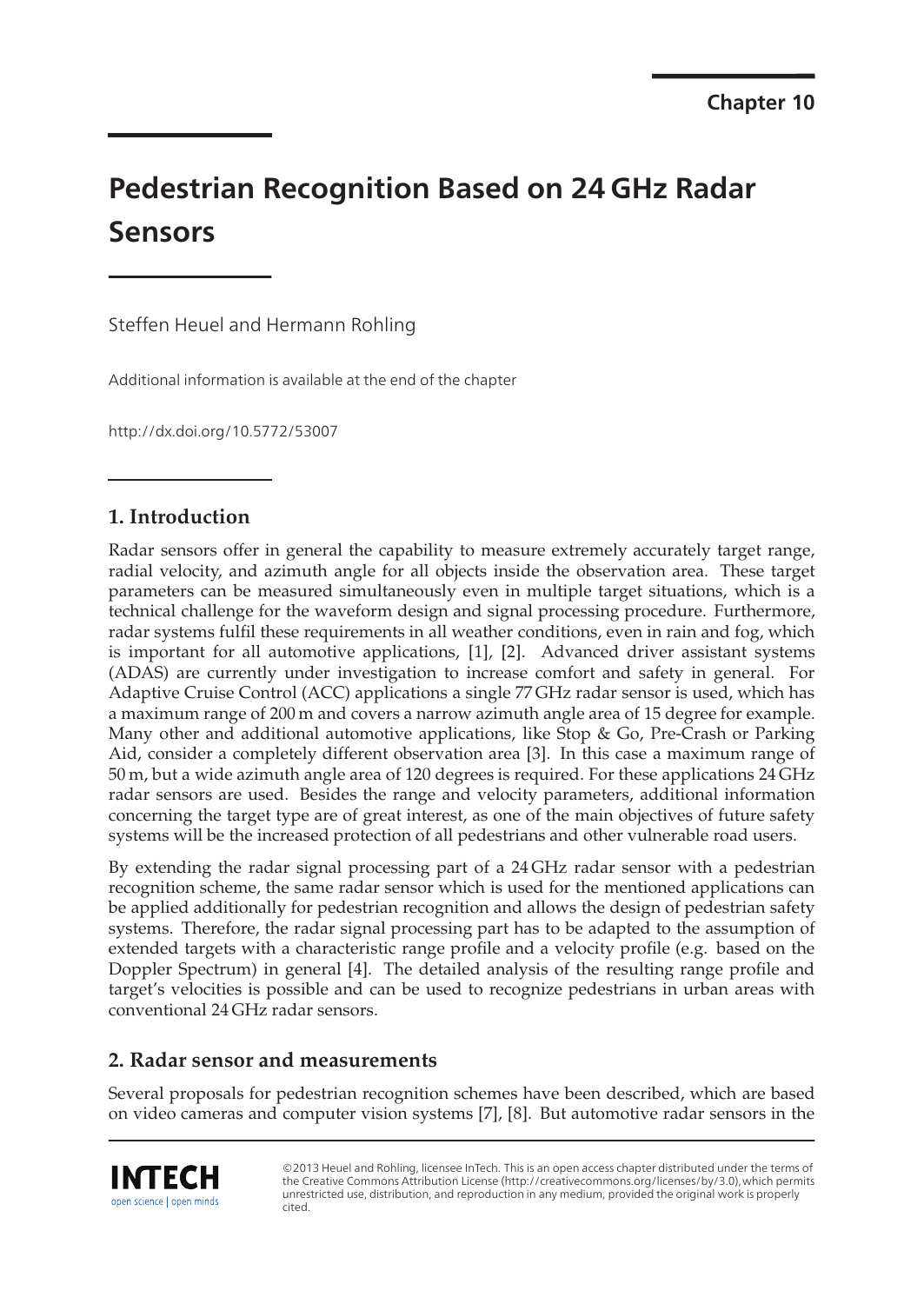24 and 77 GHz band are also strong candidates for automotive safety systems. Compared with vision systems, they have some additional important advantages of robustness in all weather conditions, simultaneous target range and radial velocity measurement and a high update rate. These properties are especially important for pedestrian recognition, as the object classification should be available immediately and at any time.



**Figure 1.** Daily traffic situation in an urban area with an oncoming vehicle and pedestrians walking on the sidewalk.

This chapter presents the modulation scheme of an automotive radar sensor and explains the features of pedestrians and vehicles by which a robust classification is possible in an urban area from a moving vehicle with a mounted 24 GHz radar sensor, see Figure 1.

## **2.1. Modulation scheme**

The automotive 24 GHz radar sensor allows a simultaneous and unambiguous measurement of target range *R* and radial velocity  $v_r$  even in multiple target situations. This is achieved by combining the advantages of the Frequency Shift Keying (FSK) waveform and the Frequency Modulated Continuous Waveform (FMCW) in a so called Multi Frequency Shift Keying (MFSK) waveform [19], which is already used in commercial automotive radar sensors to enable Adaptive Cruise Control (ACC) or Blindspot Detection (BSD) [20], [21]. Applying an FSK waveform, the target range  $R$  and radial velocity  $v_r$  can be measured. However, there is no range resolution. Multiple objects measured at the same spectral line in the Doppler spectrum result in an unusable range information, as the determination procedure assumes a single target. To mitigate this drawback, the FMCW waveform resolves targets in range *R* and velocity  $v_r$ . Limitations will occur in this case in multi target situations due to ambiguous measurements. The specific MFSK waveform is applied in the 24 GHz Radar sensor for a range and Doppler frequency measurement even in multi target situations with a bandwidth of  $f_{\text{sween}} = 150 \text{ MHz}$  and a resulting range resolution of  $\Delta R = 1.0 \text{ m}$ . It is a classical step-wise frequency modulated signal with a second linear frequency modulated signal in the same slope but with a certain frequency shift *f*step integrated into this waveform in an intertwined way. The chirp duration is denoted by  $T_{\text{CPI}} = 39 \text{ ms}$  which results in a velocity resolution of  $\Delta v = 0.6$  km/h.

It is important to notice that this waveform is not processed by a matched filter or analyzed by an ambiguity function. Instead it is processed in a non-matched filter form to get an unambiguous and simultaneous target range and Doppler frequency measurement with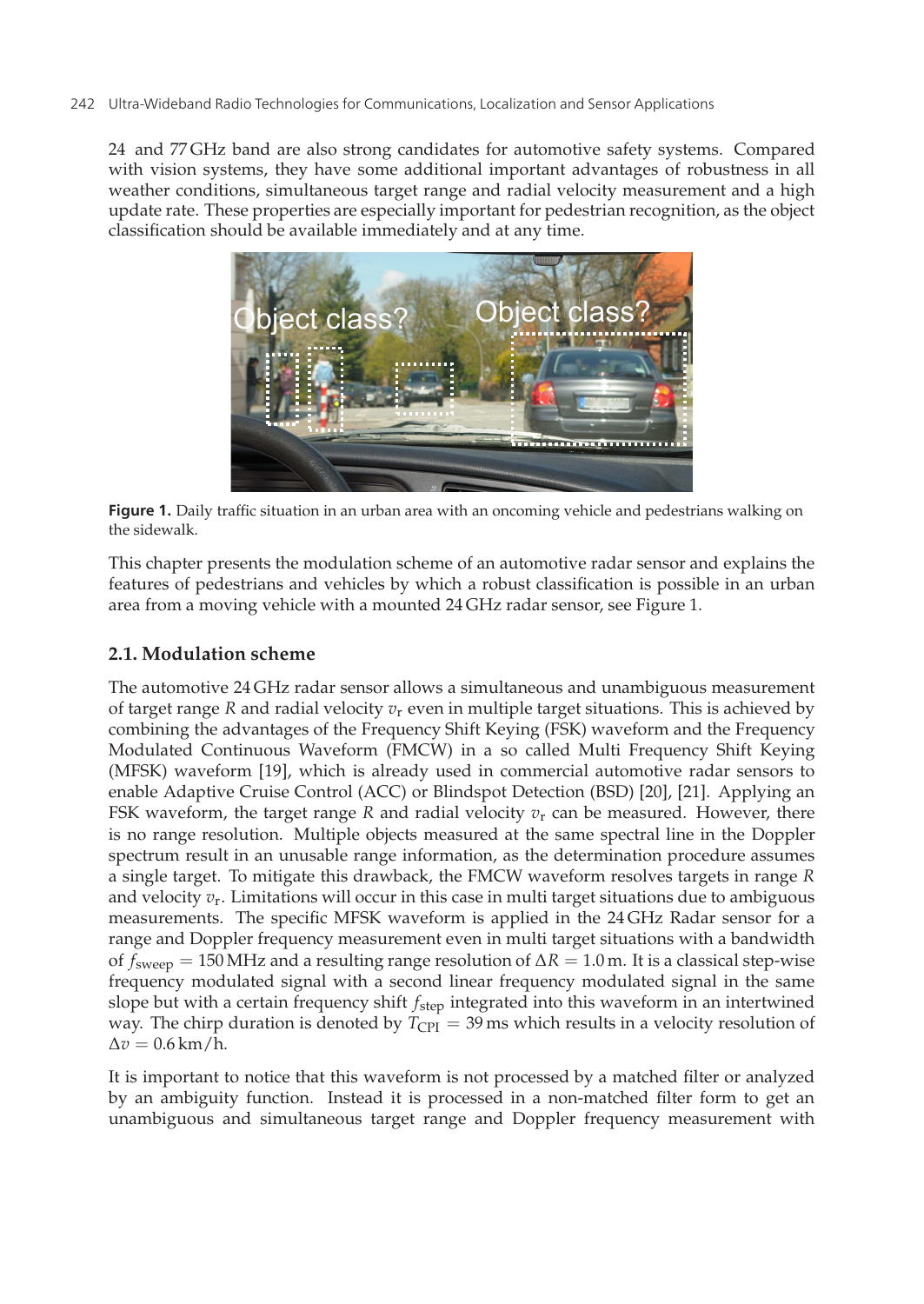high resolution and accuracy. The echo signal of the stepwise and intertwined waveform is downconverted by the corresponding instantaneous transmit frequency into baseband and sampled at the end of each short frequency step. This time discrete signal is Fourier transformed separately for the two intertwined signals to measure the beat frequency  $f_B$ which is simultaneously influenced by the target range *R* and radial velocity *v*r.



**Figure 2.** MFSK waveform principle with two intertwined transmit signals.

$$
f_B = -\frac{2v_r}{\lambda} - \frac{2R \cdot f_{\text{sweep}}}{c} \cdot \frac{1}{T_{\text{CPI}}} \tag{1}
$$

In any case, a single target will be measured and will be detected on the same spectral line at position  $f_B$  for the two intertwined signals. Therefore, after the detection procedure the phase difference  $\Delta\Phi$  between the two complex-valued signals on the spectral line  $f_B$  will be calculated. The step frequency *f*step between the intertwined transmit signals determines the unambiguous phase measurement  $\Delta\Phi$  in the interval  $[-\pi;\pi)$ . This phase difference  $\Delta\Phi$  again is influenced by the target range *R* and radial velocity  $v_r$  described in Equation (2).

$$
\Delta \Phi = -\frac{2\pi}{f_{\text{sample}}} \cdot \frac{2v_{\text{r}}}{\lambda} - \frac{4\pi R \cdot f_{\text{step}}}{c}
$$
 (2)

The target range  $R$  and radial velocity  $v_r$  can be determined by solving the linear equation described in Equation (1) and (2) in an unambiguous way. In this case, ghost targets are completely avoided since this waveform and signal processing combines the benefits of linear FMCW and FSK technology. The system design and the sensor parameters can be determined like in a linear FMCW radar system. The range and velocity resolution Δ*R* and Δ*v* are determined by the bandwidth  $f_{\text{sweep}}$  of the radar sensor and the chirp duration  $T_{\text{CPI}}$  as described in Equation (3) and (4), respectively.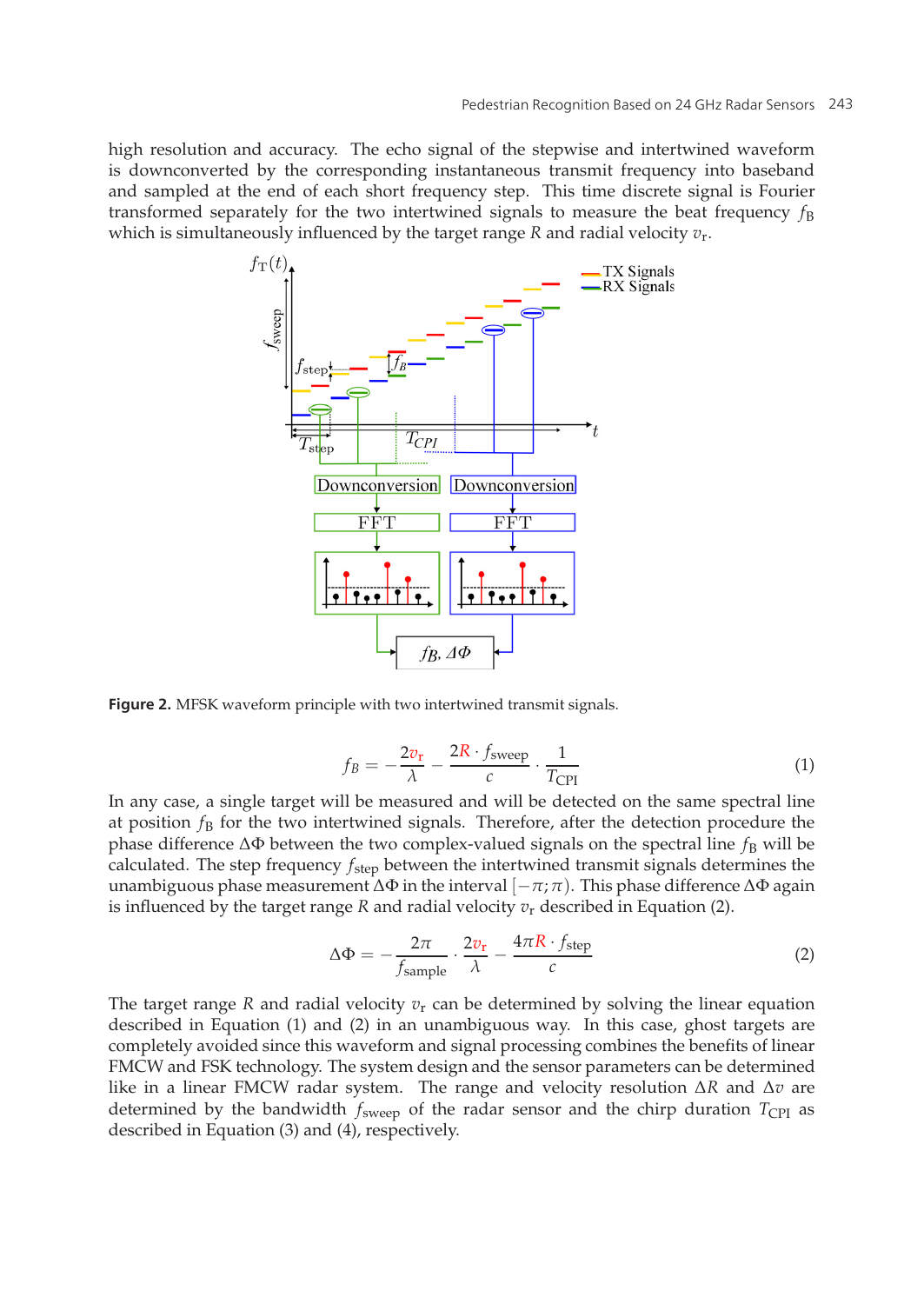$$
\Delta R = \frac{c}{2} \cdot \frac{1}{f_{\text{sweep}}} \tag{3}
$$

$$
\Delta v = -\frac{\lambda}{2} \cdot \frac{1}{T_{\rm CPL}} \tag{4}
$$

The table below shows the system parameters of the automotive radar sensor in detail.

| Carrier Frequency $   f_T = 24 \text{ GHz}$          |                                  |
|------------------------------------------------------|----------------------------------|
| Sweep Bandwdith $f_{\text{sweep}} = 150 \text{ MHz}$ |                                  |
| Maximum Range                                        | $R_{\text{max}} = 200 \text{ m}$ |
| Range Resolution                                     | $\Delta R = 1$ m                 |
| Chirp Length                                         | $T_{\rm{CPI}} = 39 \,\rm{ms}$    |
| Maximum Velocity $v_{\text{max}} = 250 \text{ km/h}$ |                                  |
| Velocity Resolution $\Delta v = 0.6 \text{ km/h}$    |                                  |

**Table 1.** 24 GHz Radar Sensor Parameters.

Classical UWB-Radar Sensors have a sweep bandwidth of *f*sweep = 2 GHz. Using such a bandwidth, a high range resolution is determined, which allows also pedestrian classification. The technical challenge in this chapter is to realize pedestrian recognition based on a 24 GHz radar sensor with a bandwidth of only 150 MHz. This sensor is used in automotive applications, therefore an extension of the signal processing in terms of pedestrian classification is desirable.

## **2.2. Radar echo signal measurements**

The possibility to recognize pedestrians with a static radar sensor using the Doppler effect has been shown in [15]. A moving vehicle is equipped with an automotive radar sensor with a built-in feature extraction and classification to recognize pedestrians. The feature extraction in the backscattered radar echo signals resulting from superposition of the reflection points of an object is done automatically in the radar sensor signal processing. Detected targets are therefore tracked in the environment and an additional feature extraction and classification is performed.

To distinguish between the echo signal characteristics of pedestrians and vehicles, a target recognition model is described which is based on the specific **velocity profile** and **range profile** for each object separately [4]. The velocity profile describes the extension of the different velocities of an object measured by the radar sensor, while the range profile shows the physical expansion of a target.

In case of a longitudinally moving pedestrian, different reflection points at the trunk, arms and legs with different velocities are characteristic in radar propagation. Therefore an *extended* velocity profile will be observed in a single radar measurement of a pedestrian as the velocity resolution Δ*v* of the radar sensor is higher than the occuring velocities. Carrying out several measurements with a time duration of 39 ms each, a sinusoidal spreading and contraction of the velocity profile can be observed in the case of a pedestrian, due to the movement of arms and legs for example in the swing and stand-phase of the legs. For a laterally moving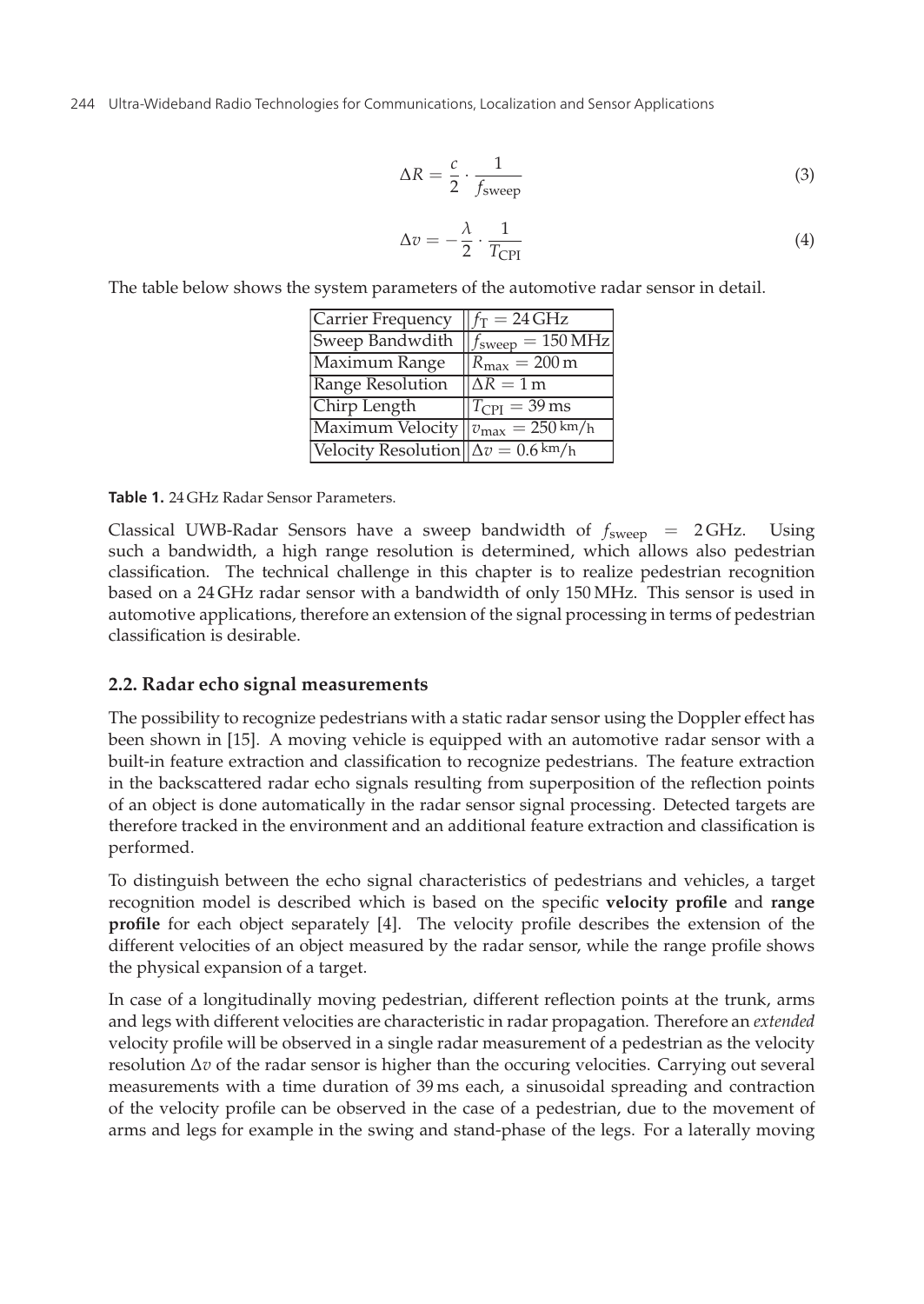pedestrian, the velocity profile is less extended due to the moving direction of the pedestrian. Furthermore, the extension depends mainly on the azimuth angle under which the pedestrian is measured. In contrast, the radar echo signal in case of a vehicle shows a very narrow (*point shaped*) velocity profile due to a uniform motion.

Additionally, a *point shaped* range profile will occur in the case of a longitudinally or laterally moving pedestrian as the physical expansion is small compared to the range resolution of Δ*R* = 1.0 m. In contrast, a vehicle shows an *extended* range profile, due to several reflection points spaced in several range cells. The measurement result of a single observation is shown in the range Doppler diagram in Figure 4.



**Figure 3.** Range profile and velocity profile of a single measurement.

Under the use of an MFSK modulation signal, a range profile and the velocity profile can be extracted from a series of received signals as shown in Figure 4. As an example, four consecutive range and velocity measurements are depicted in a range Doppler diagram. The red dots show a longitudinally walking pedestrian, the blue crosses an in front moving vehicle. The figures depicted are based on radar measurements taken in an urban area with an ego speed of 50 km/h. It can be observed that neither velocity profile nor a range profile can be seen in the first measurement, consequently, those feature values are zero. In the second measurement, however, several range and velocity measurements allow to calculate an extended range profile for the vehicle and an extended velocity profile for the pedestrian.



Figure 4. Sequence of range and velocity measurements.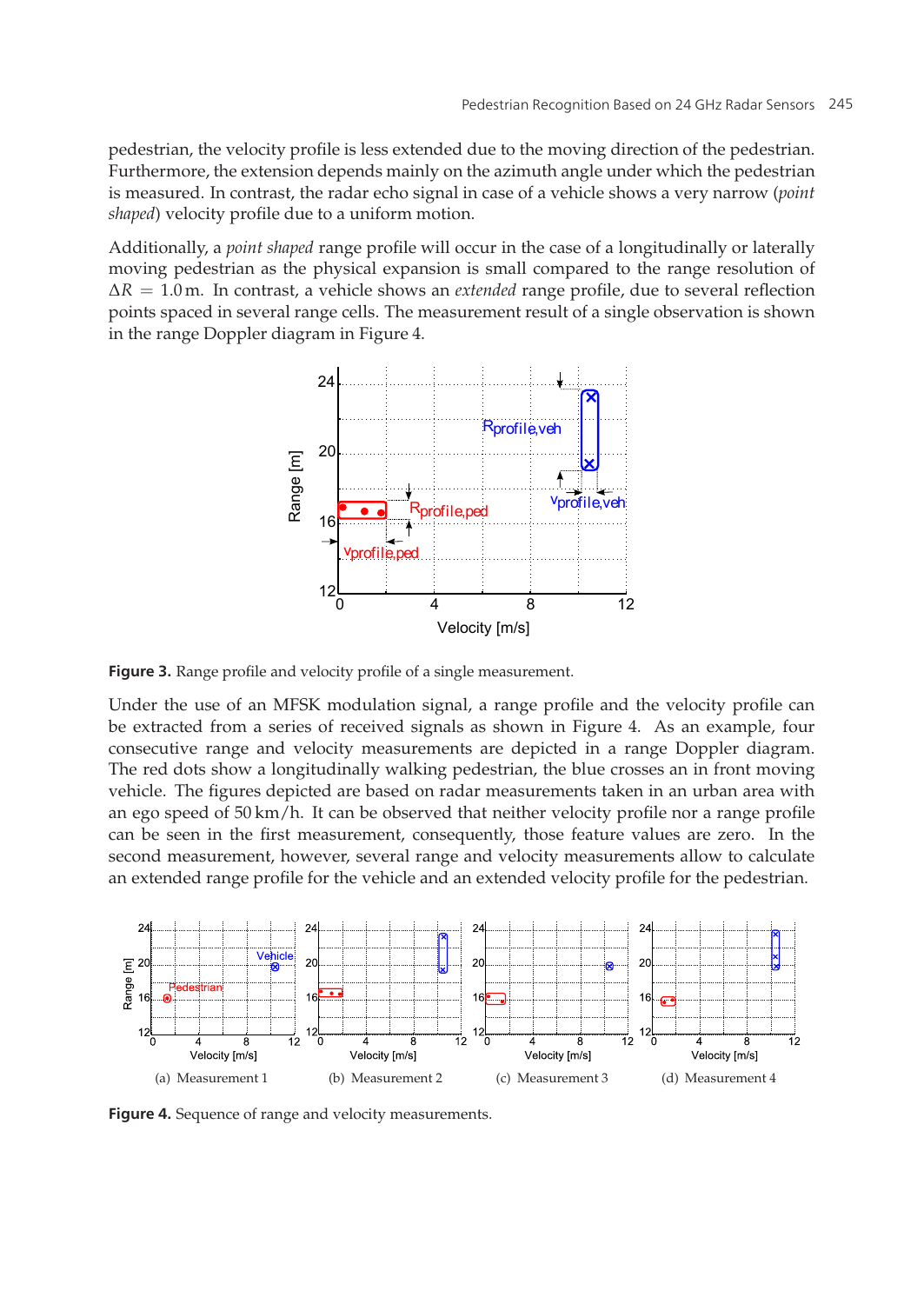The range profile and velocity profile features do not depend on the modulation signal. Solely, the range and velocity resolution must be smaller than the expected extension. For example, in the case of a continous wave modulation signal, the range profile can be read directly from the Fourier transformed radar echo signal and the velocity profile can be evaluated from the Doppler spectrum. Also, instead of these spectra or the frequency spectrum and phase difference analysis, it is possible to calculate the extension of an object in range and velocity on the basis of target lists by applying a detection algorithm. On this basis, an extended range profile with a point-shaped velocity profile can also be measured for a vehicle. For a pedestrian, the profiles remain vice versa. Figure 5 depicts this context.



**Figure 5.** Range profile and velocity profile of a pedestrian and a vehicle.

The longitudinally and laterally moving pedestrians are classified as **pedestrians**, longitudinally and laterally moving vehicles as **vehicles**, all other signals received from objects such as parked cars, poles, trees and traffic signs are classified as **other** objects.

# **3. Classification**

Target recognition is a challenge for each radar engineer. A reliable feature extraction and classification process has to be implemented. To describe the characteristics of pedestrians and vehicles, the velocity profile and range profile signal features have been introduced. These are the basis in the feature extraction and target recognition system based on a single radar measurement (single look of 39 ms duration) as described in subsection 3.1. An extended extraction based on the spreading and contraction of the spectra by observing several measurements is considered in subsection 3.2. Finally in subsection 3.3, a tracker feedback is calculated where additional features based on the Kalman gain and innovation are extracted. In the next step, the classification process is performed, which maps the extracted features into classes. An evaluation of the classification results is shown by means of a confusion matrix for the case of a single measurement- and multiple measurements-feature extraction.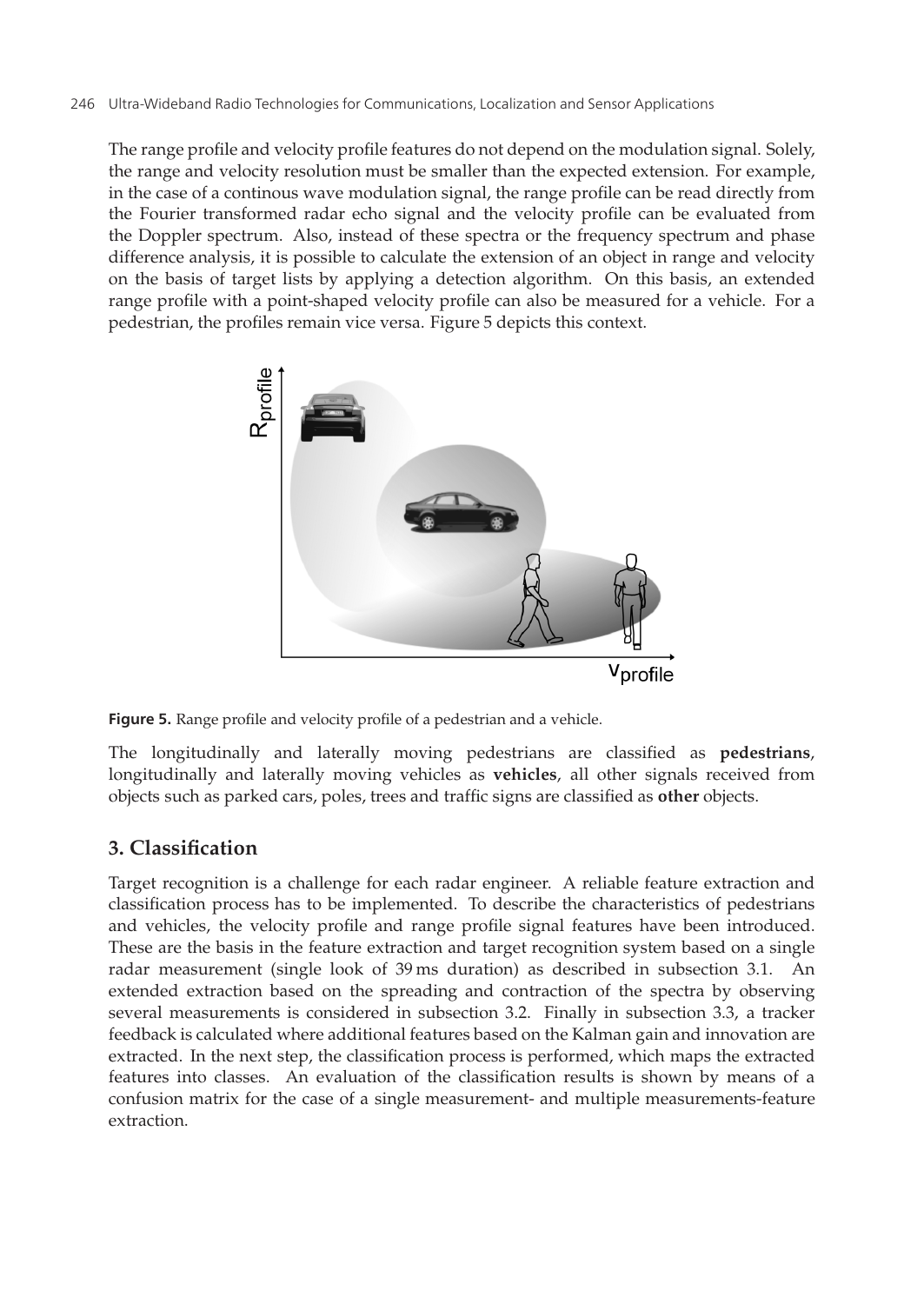#### **3.1. Classification based on a single radar measurement**

Radar sensors provide continuously available measurement results in an interval of a few milliseconds. This interval is determined by the duration of the transmission signal  $T_{\text{CPI}} =$ 39 ms in which a single MFSK signal is transmitted. The echo signal is downconverted and Fourier-transformed, which allows the described features to be extracted continuously. Rather than examinating a received sequence of radar echoes, this subchapter will initially focus on a single radar measurement of  $T_{\text{CPI}} = 39 \text{ ms}$ .

#### *3.1.1. Feature extraction*

Automotive radar sensors are an important source of information for security and comfort systems. The information is measured in terms of range, radial velocity and signal level. However, information about the object types do not exist. To fill this gap, features from the available information are extracted, which describe the object types and allow a decision of the related class on the basis of measured sensor data. To describe a detected object, this signal processing step calculates a number of features, which are discriminant for measurements containing different object types and match for objects from the same type. Thereby, moderately separated features achieve even in a perfect classification algorithm only moderate or even poor results ([16], [17]). An ideal feature extractor on the other hand shows good classification performance by using simple linear classifiers. This is why the feature extraction is so important. For a distinct classification, transformation-invariant features are sought. Still, there is no recipe to determine a feature set and since each sensor type describes an object specifically and each task is different, the feature set for pedestrian recognition based on an automotive radar sensor is explained shortly. Figure 6 shows the feature extraction with the specific object description in the context of the signal processing chain.





The basis for feature extraction are the velocity profile and the range profile of a detected object which has been described previously. The term of the profile describes the physical and kinematic dimensions of an object in the distance, angle and velocity. This can be measured in the case of multiple reflection points with different velocities greater than zero for any object. It can involve an extended or a point-shaped profile for the range and velocity depending on the type of expansion. On this basis, a number *n* of features can be calculated which describe the object in terms of a radar measurement. All *n* calculated real valued features  $x_1, ..., x_n$  are saved in a feature vector  $\vec{x}$  and build the basis for further signal processing steps.

$$
\vec{x} = (x_1, x_2, \dots, x_n) \; n \in \mathbf{N}, x_i \in \mathbf{R} \tag{5}
$$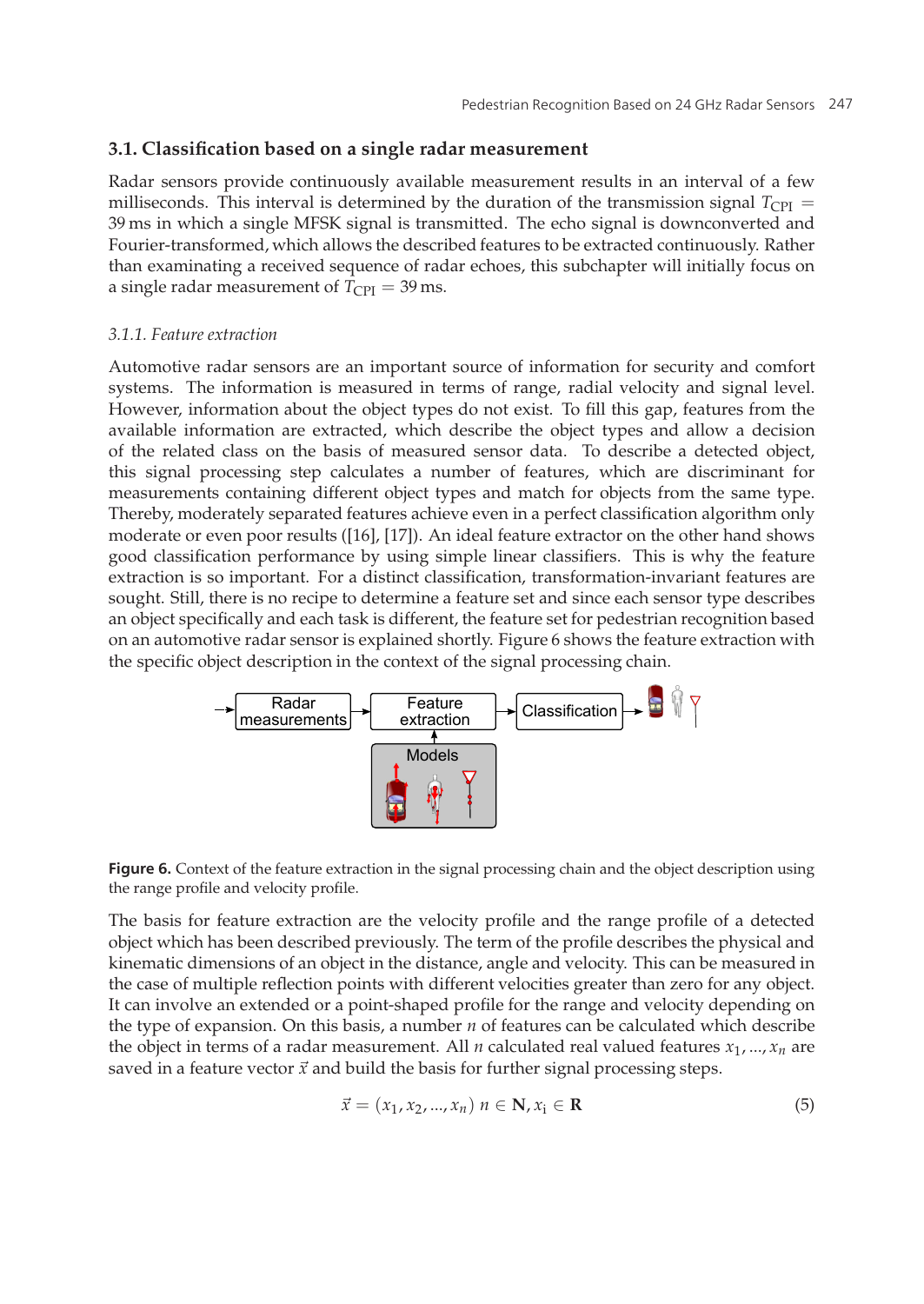Exemplarily, the calculation of the range profile *R*<sub>profile</sub> is given in Equation (6). Analogously, the velocity profile  $v_{\text{profile}}$  of the spectrum can be calculated, Equation (7).

$$
x_1 = R_{\text{profile}} = R_{\text{max}} - R_{\text{min}} \tag{6}
$$

$$
x_5 = v_{\text{profile}} = v_{\text{max}} - v_{\text{min}} \tag{7}
$$

The approach in feature extraction, using stochastic features, assumes that the measured data are random variables with independent and identical distribution. From this data within a single measurement cycle the variance and the standard deviation is estimated. To support the classification process, the number of scatterers is extracted, which describes the number of detected reflection points of an object. This approach allows a classification of the object type within a single measurement. The entire feature set for  $n = 8$  features is shown in Table 2 below.

|         | Feature   Annotation   Description |                                |  |
|---------|------------------------------------|--------------------------------|--|
| $x_1$   | profile                            | Extension in range             |  |
| $x_2$   | $\overline{std}(R)$                | Standard deviation in range    |  |
| $x_3$   | var(R)                             | Variance in range              |  |
| $x_4$   | $v_{r}$                            | Radial Velocity                |  |
| $x_{5}$ | $v_{\text{profile}}$               | Extension in velocity          |  |
| $x_6$   | $std(v_r)$                         | Standard deviation in velocity |  |
| $x_7$   | $var(v_r)$                         | Variance in velocity           |  |
| $x_8$   | scatterer                          | Number of scatterers           |  |

**Table 2.** Feature Set of each object in a single measurement.

To determine the quality of a feature, the common area index (CAI) of two histograms is considered. While a common area index of 0 describes a complete overlapping of the feature space, a CAI of 1 describes an absolutely separable feature.

Several urban measurement scenarios of longitudinally moving vehicles and pedestrians were measured with an automotive radar sensor. From the detections of each single measurement cycle the features are extracted. Exemplarily, the velocity profile of a vehicle and a pedestrian is depicted in Figure 7 as a histogram. It shows a strong overlap of the area with a point shaped extension. This results directly from the model. A pedestrian is not extended at all times, because the arms and legs move sinusoidally. In addition, the echo signal fluctuates which causes fewer detections in a measurement. The vehicle equipped with the radar sensor moves also. The quality of the feature is calculated to  $CAI = 0.57$ .

#### *3.1.2. Classification*

The assignment of a measured object to a class is performed by a subjective decision algorithm based on the extracted characteristics. This process is called classification. The features therefore have been described previously, and are extracted within a single radar measurement of *T*<sub>CPI</sub> = 39 ms. In supervised classifiers, the model of the classifier is generated in a training phase by using a training data set. The verification is performed in an evaluation phase with a test data set. The training data and test data consist of randomly selected feature vectors  $\vec{x}$  of the radar measurements and corresponding assigned class labels. In the training and evaluation phase the classification result can be compared to the class labels and make a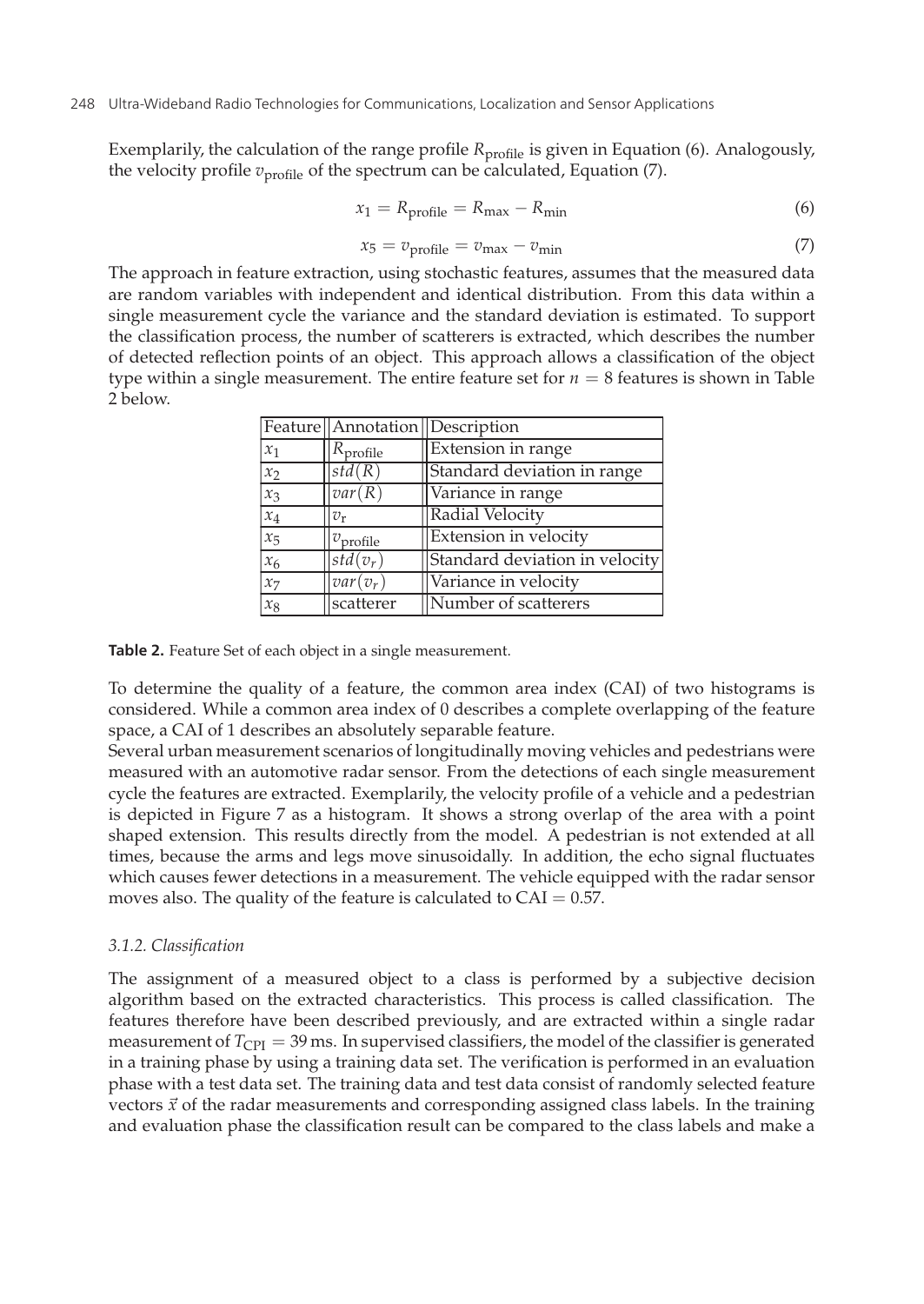

**Figure 7.** Feature histogram of the velocity profile using single radar measurements as a basis for feature extraction. The common area index is calculated to 0.57.

statement about the performance of the algorithm and designed model. Figure 8 depicts this process.



**Figure 8.** Signal flow graph of the classification process. Using a training data-set a model can be evaluated which performance is measured by a labelled test data set. This model is used for the classification process.

A classifier based on statistical learning theory is the support vector machine (SVM), introduced by Boser et al. in 1992 [24]. The SVM became very famous as studies about classification algorithms show good performance [25]. The classification process has low complexity and is very effective for high dimensional feature vectors. An SVM separates a set of training data by calculating a hyperplane  $h(x)$  with maximum margin between the two classes  $\pm 1$  in a higher dimensional space in order to find the best classification function.

In this classification process, the SVM is able to map the extracted feature set into three different classes by using a majority voting algorithm. The verification of the previous training is conducted with the help of test data sets recorded from real urban measurements.

Table 3 shows the classification results. A trained and tested SVM was applied to different data sets of the extracted features from single measurements. All measurements were taken in an urban area with an ego velocity of 50 km/h. Applying new test data results in 71.32% true positive for a vehicle and 45.20% true positive for a pedestrian.

These quantitative results show already a possibility to distinguish between vehicles, pedestrians and other objects. However the performance is not good enough. Therefore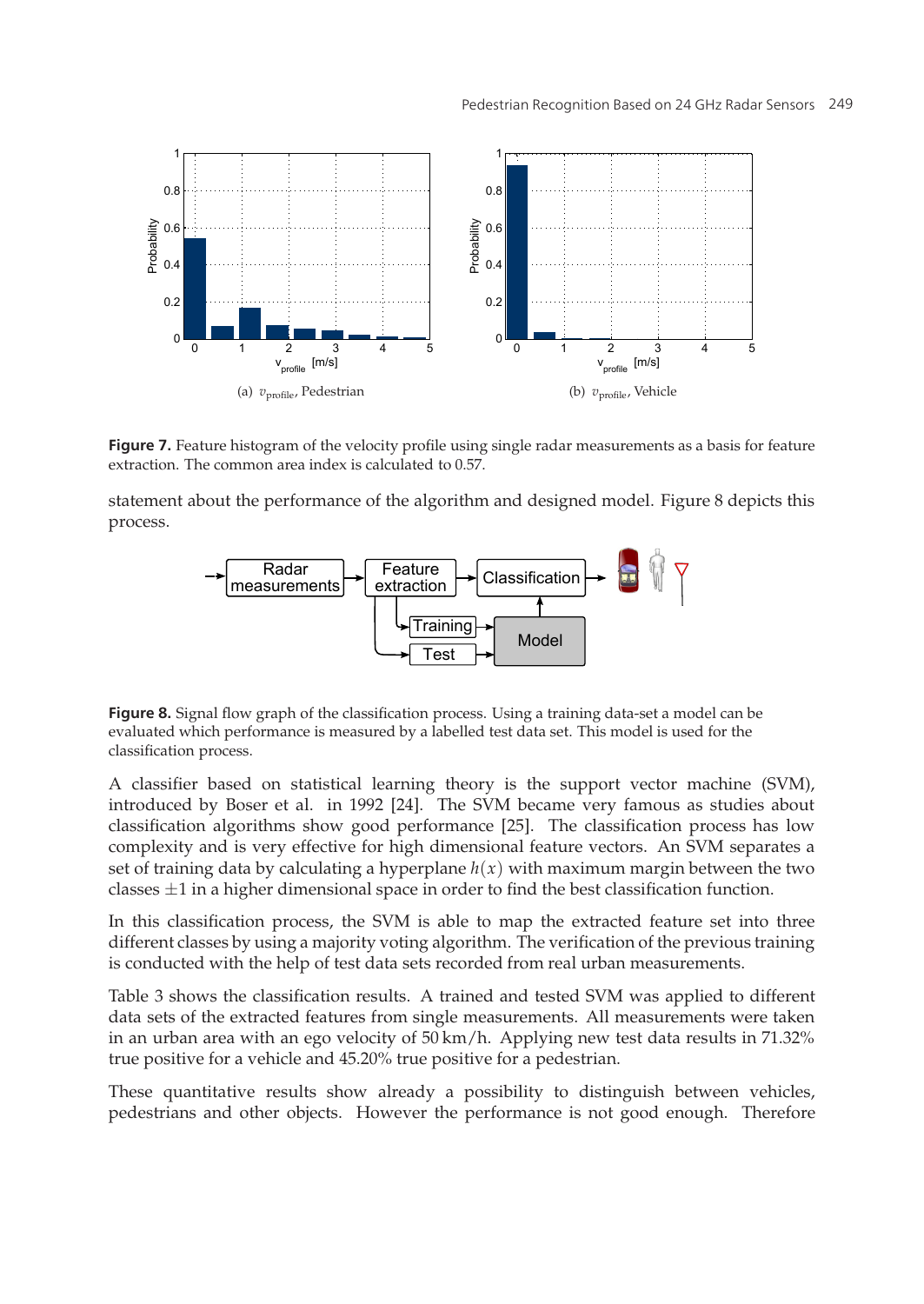|                  |            | Vehicle Pedestrian Other |       |
|------------------|------------|--------------------------|-------|
| Vehicle          | 71.32 5.87 |                          | 22.81 |
| Pedestrian 10.29 |            | 45.20                    | 44.52 |
| Other            | 23.56      | 126.65                   | 49.78 |

**Table 3.** Confusion matrix: classification applied to a single measurement test data set containing 8000 data samples.

multiple radar measurements are considered to extract a more significant features set for the classification process.

#### **3.2. Classification based on multiple radar measurements**

From the continuously available radar measurements, a single measurement can be used to extract a feature set on the basis of range profile and velocity profile and estimated stochastic features. In this section, several range and velocity measurements are buffered and build the basis for the additional extraction process. From these buffered measurements a second **multiple measurement feature set** is extracted. This extends the classification process, which was previously based on a single measurement only.

#### *3.2.1. Feature extraction*

To gain performance, the choice of the measurement buffer dimension is cruical. A long measurement buffer builds the basis for a more successful feature extraction, however results in a long classification time, as the classifier has to wait for the buffer to be filled. A short buffer, on the other hand is not always able to build the basis for separable features, as shown in the previous section where a single measurement is used. In this section, the dimension of the buffer is explained by means of "probability of maximum velocity profile" and fast availability deduced from the step frequency of a moving pedestrian.

An ideal measurement of a moving pedestrian allows to extract the step frequency from the spreading and contraction of the velocity profile [9]. This step frequency of  $f_{\text{ped}}$  = 1.4 − 1.8 Hz can be used to determine a necessary buffer dimension. Every 1.4 Hz the maximum velocity profile can be observed considering a moving pedestrian, which allows to extract the maximum velocity profile and range profile. At all other times, the expansion in velocity is lower or even zero. To detect at least one expansion in velocity, the number of measurements should therefore span a period of  $T_{\text{ped}} = \frac{1}{f_{\text{ped}}}$ . However, it can be assumed that all measurements are independent of each another, due to the ego motion of the radar, vibrations and fewer detections. Applying the feature extraction process using a single measurement, the probability *P* to extract an extended velocity is then given by:

$$
P_{v_{\text{profile}}, \text{single}} = \frac{T_{\text{CPI}}}{1/f_{\text{ped}}}
$$
\n(8)

Assuming an equal distribution, multiple measurements increase the probability to extract a velocity profile by the factor  $\frac{T_{\text{Buffer}}}{T_{\text{CPI}}}$ .

$$
P_{v_{\text{profile}}, \text{multiple}} = \frac{T_{\text{Buffer}}}{T_{\text{CPI}}} \cdot \frac{T_{\text{CPI}}}{1/f_{\text{ped}}}
$$
(9)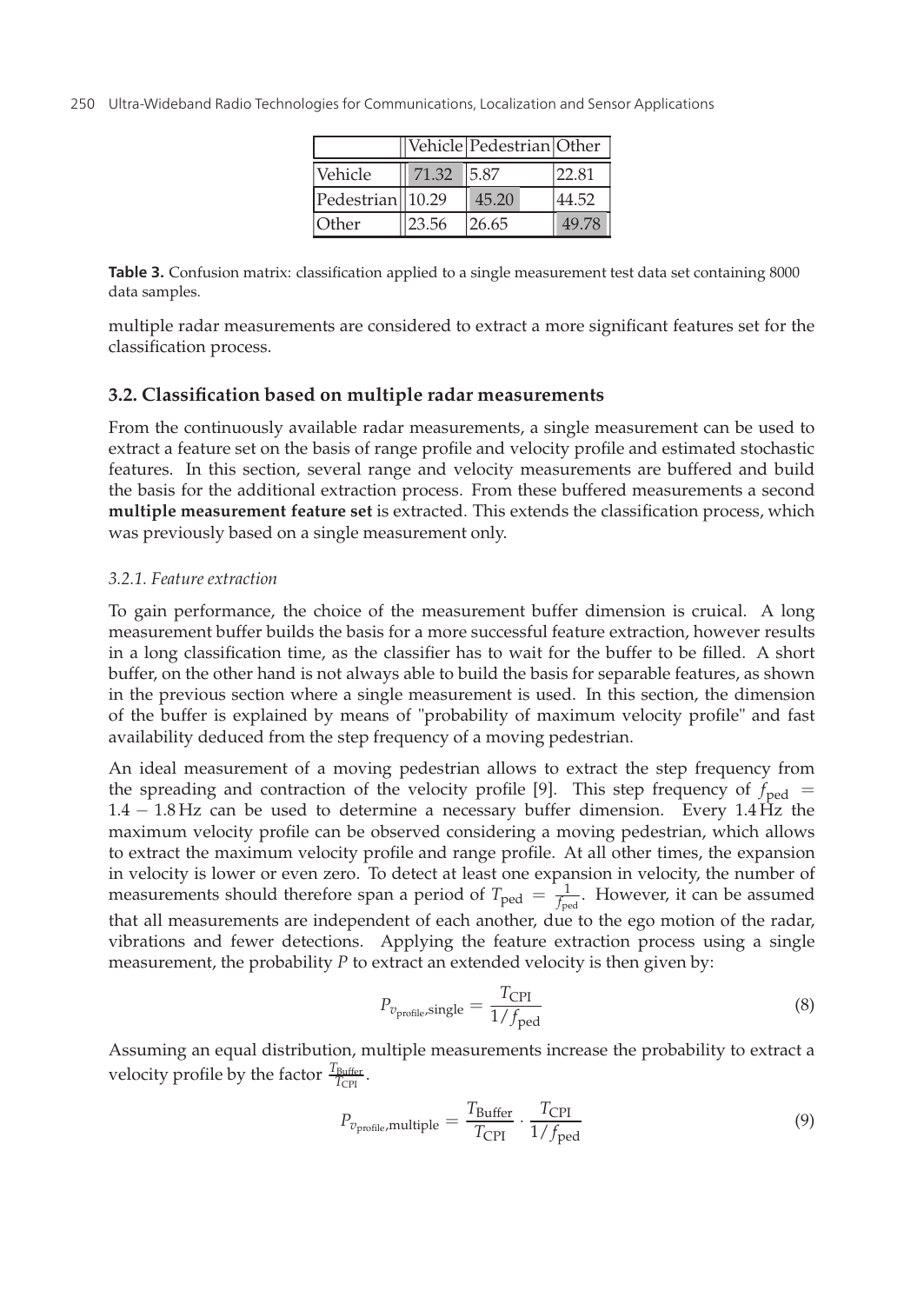It can be seen that a long measurement buffer increases the probability to detect the maximum velocity profile. But even a smaller velocity profile can be detected and fulfils the requirements. In these measurements, a buffer of  $T_{\text{Buffer}} = 150 \text{ ms}$  is applied.

Using current and time delayed range measurements leads to incorrect range profiles, due to the movement of the objects during the elapsed buffer time. To cope this, the corresponding range measurements inside the buffer must therefore be predicted in range. Each stored measurement is predicted in range by the elapsed time  $\Delta T_{\rm{Buffer}}$  and the velocity  $\vec{v} = (v_{\rm x}, v_{\rm y})$ during the movement of the objects during the elapsed buller time. To cope this, the corrange measurements inside the buffer must therefore be predicted in range. I measurement is predicted in range by the elapsed time  $\$  $\widehat{R} = |\vec{R}^*|$  can be calculated by a cartesian representation using velocity and elapsed time:

$$
\vec{R}^* = \vec{R} + \Delta T_{\text{Buffer}} \cdot \vec{v} \text{ with } \vec{R} = (X, Y) \text{ and } \vec{v} = (v_x, v_y)
$$
\n(10)

The multiple measurement feature set is shown in Table 4. It consists of the same characteristics as the single measurement feature set, but is calculated from a basis of several

| buffered velocity and predicted range measurements. |          |                                 |                                     |
|-----------------------------------------------------|----------|---------------------------------|-------------------------------------|
|                                                     |          | Feature Annotation              | Description                         |
|                                                     | $x_{9}$  | K <sub>profile,buf</sub>        | Extension in range                  |
|                                                     | $x_{10}$ | std(R,buf)                      | Standard deviation in range         |
|                                                     | $x_{11}$ | $var(\widehat{R}, \text{buf})$  | Variance in range                   |
|                                                     | $x_{12}$ | $v_{\rm r,buf}$                 | Radial Velocity                     |
|                                                     | $x_{13}$ | $v_{\text{profile},\text{buf}}$ | Extension in velocity               |
|                                                     | $x_{14}$ | $std(v_{r,buf})$                | Standard deviation in velocity      |
|                                                     | $x_{15}$ | $var(v_{r,\text{buf}})$         | Variance in velocity                |
|                                                     | $x_{16}$ |                                 | scatterer, buf Number of scatterers |

**Table 4.** An additional feature set extracted from multiple measurements. To cover multiple

measurements, each single measurement *R*, *v*<sup>r</sup> is stored in a buffer of several milliseconds. This ensures a quick availability of an additional feature set for pedestrian classification.

In the previous section the characteristic velocity profile of a vehicle and a pedestrian was depicted as a histogram. On the basis of a single radar measurement a quality of  $CAI = 0.57$ was determined. Using multiple radar measurements the feature extraction is based on a larger number of measurement values. This leads to a higher separability of the features as shown exemplarily in Figures 9(a), 9(b). The common area index has a value of  $CAI = 0.88$ and thus increases by 31% compared to the single measurement feature extraction.

#### *3.2.2. Classification*

In the single measurement it is described how range and velocity measurements build the basis for the feature vector and the classification process. In the multiple measurement, the basis is an extended feature vector based on several range and velocity measurements of an object stored inside a buffer. Instead of using 8 features from a single measurement, additional 8 features are available for the first time with a filled buffer. For a successful classification using a SVM, a new model is built, which is also trained/tested with in total 16 features and is a basis for the following classification process. As shown in the confusion matrix in Table 5 by the additional features, the correct classification and the overall performance achieved, increases by using a total number of 16 features from single and multiple measurements.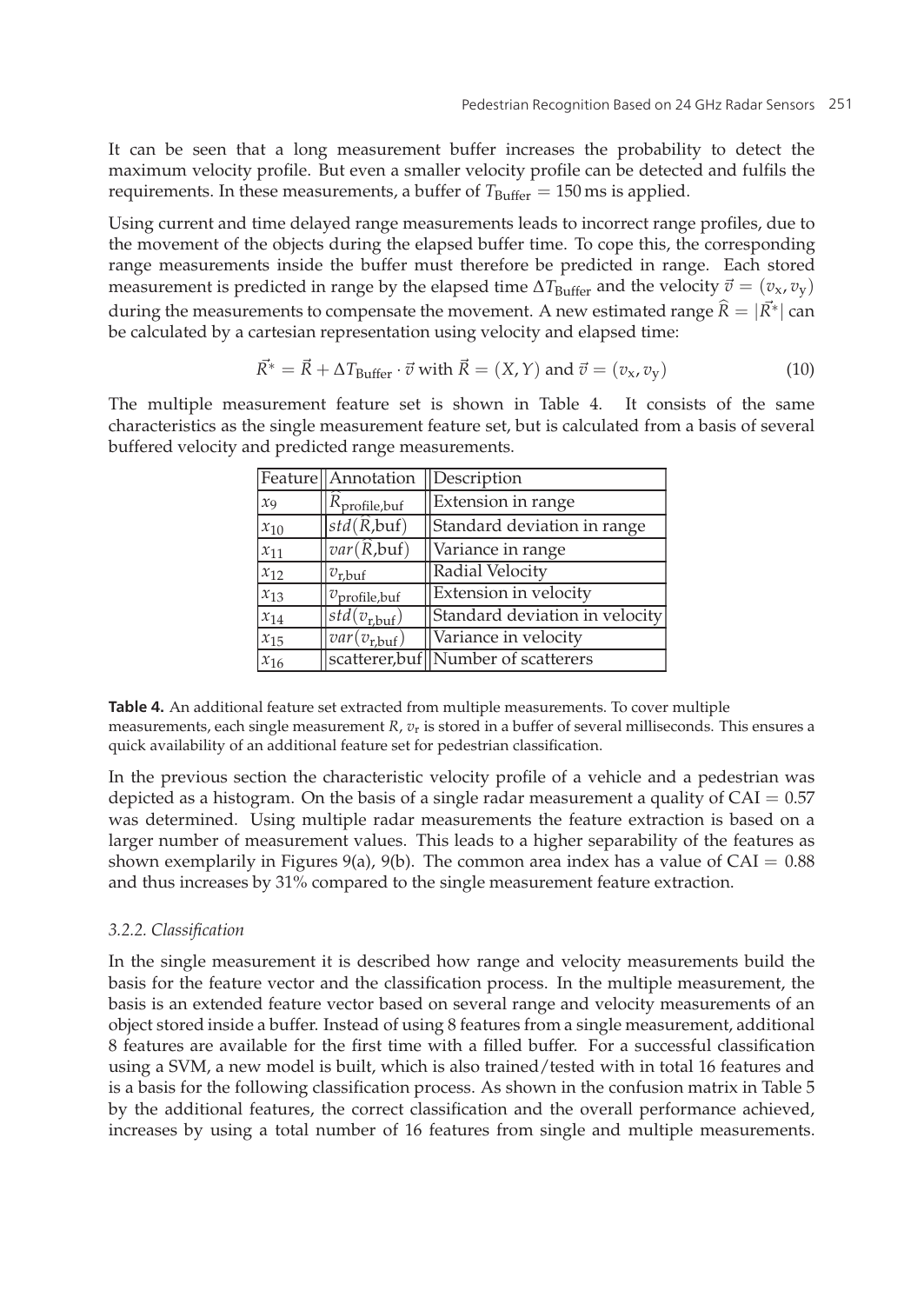

**Figure 9.** Feature histogram of the velocity profile using multiple radar measurements as a basis for feature extraction. The common area index is calculated to 0.88.

Additionally, classifying feature vectors from single and multiple measurements results in fewer false positives.

|                 |       | Vehicle Pedestrian Other |       |
|-----------------|-------|--------------------------|-------|
| Vehicle         | 90.71 | 0.58                     | 8.71  |
| Pedestrian 4.94 |       | 53.94                    | 41.12 |
| Other           | 16.28 | 16.64                    | 67.08 |

**Table 5.** Confusion matrix: classification applied to a single and multiple measurement test data set containing 8000 data samples.

Due to additionally multiple measurements as a basis for feature extraction, an improvement in the classification result is shown. Especially in terms of correct classification of a pedestrian and false alarms in which a pedestrian was classified as a vehicle, a significant enhancement is seen.

## **3.3. Classification based on the tracker feedback**

A single radar measurement and multiple radar measurements were considered for feature extraction. These features are already a good basis for the classification process. In this subchapter, a third, additional feature set is described. This set can be extracted from the tracking algorithm. In this adaptive algorithm, different process noise of pedestrian radar measurements and vehicle radar measurements result in different gains for the track. On this basis, the process noise *Q* and the calculated gain *K* are additional features and are added to single and multiple radar measurement features in the classification process.

## *3.3.1. Feature extraction*

Tracking is defined by a state estimation of moving targets. This state estimation is determined from the state parameters such as position, velocity and acceleration from a detected target. Known tracking methods are for example the alpha-beta filter or Kalman filter [26] which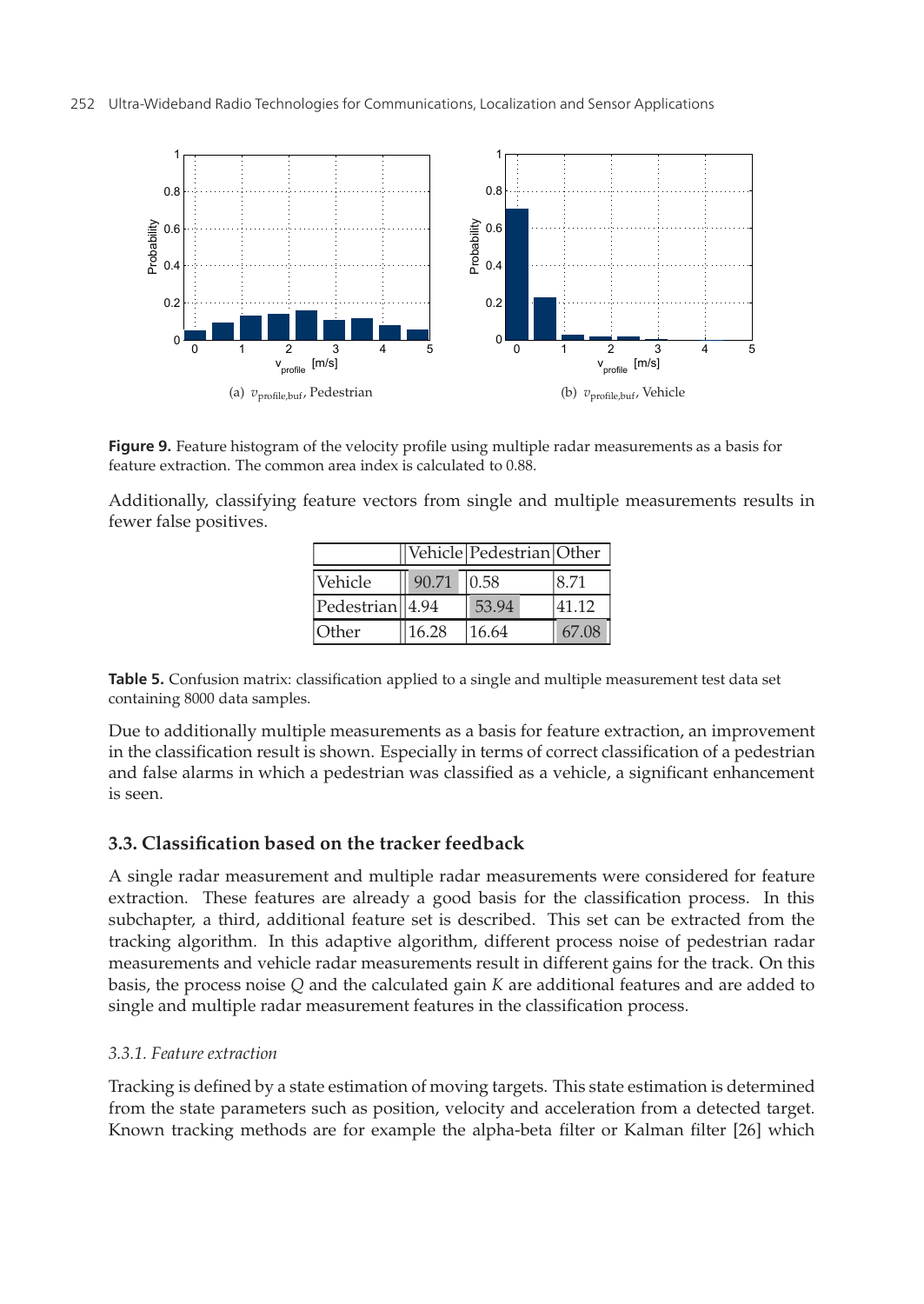estimate a new state using a well-known prior state (e.g. position, velocity, acceleration). This reduces false alarms and smoothes movements of the objects.

The Kalman filter is a linear, recursive filter, whose goal is to determine an optimal estimate of the state parameters. The optimal estimate is based on available measurements and the models which describe the observed objects. In the equation of the motion model and observation model, the measurement noise is assumed to be average free, white Gaussian noise with the known covariance *Qk*−<sup>1</sup> and *Rk* respectively. Under the given conditions, i.e., linear models and Gaussian statistics, the Kalman filter provides the optimal solution for the estimation of the state in the sense of minimizing the mean squared error, as described in [26].

The tracking for the object described by the motion model of the Kalman filter works fine as long as the motion models fit to the object. Pedestrians, vehicles, and static objects have different motion, which makes the tracking more difficult. Instead of creating a different motion and observation model for each object, it is proposed to determine the covariance of process noise  $Q_k$  and the measurement noise  $R_k$  adaptively. The process noise considers a non-modeled behavior in the motion model, while the measurement noise consideres uncertainty in the measurement. The original Kalman filter is not adaptive, which is why deviations from the model can not be handled. The gain matrix *K*, which is calculated from the process and measurement noise, reaches a stable condition after a short measurement time. An increase in the covariance  $Q_k$  leads to a larger value for  $K$ , so that the measured values are weighted more strongly, a decrease in  $Q_k$  relies more on the estimation.

In addition to an improved tracking effect, additional features can be extracted from the adaptive adjustment of the process noise, as pedestrian measurements in range and velocity differ from those of vehicles. Next to the process noise  $Q_{k,v}$  of the velocity, the Kalman gain  $K_v$  (velocity component of the matrix  $K$ ) is a good feature as measurements show. Anyhow, in an adaptive adjustment of the process noise, a compromise between the compensation of non-modeled movements and the filtering effect to reduce noise must be found, even though features are extracted.

The process noise matrix *Q* describes object-specific measurement properties that are initially set and are readjusted during operation of the tracker. For example, the readjustment of a single coefficient  $Q_{k,v}$  in the *Q* matrix at the measurement *k* in respect to the velocity *v* is based on the actual target range *R*, the velocity *v*, the parameters *a* and *b* in an alpha-beta filter. Equation (11) shows the relation. The velocity of a pedestrian deviates between consecutive measurements, while the velocity deviation of a car within consecutive measurements is small or even zero. Consequently, the velocity *v* can be used to update the matrix *Q*.

$$
Q_{k,v} = (1 - \beta)Q_{k-1,v} + \beta \frac{|z_{k,v} - v_{k|k-1}|}{R_{k|k} \cdot a + b}
$$
\n(11)

The predicted covariance matrix *Pk*|*k*−<sup>1</sup> in the tracking process depends on the motion model *F<sub>k−1</sub>*, the currently measured covariance  $P_{k-1|k-1}$  and the process noise  $Q_{k-1}$  as shown in Equation (12).

$$
P_{k|k-1} = F_{k-1}P_{k-1|k-1}F_{k-1}^TQ_{k-1}
$$
\n(12)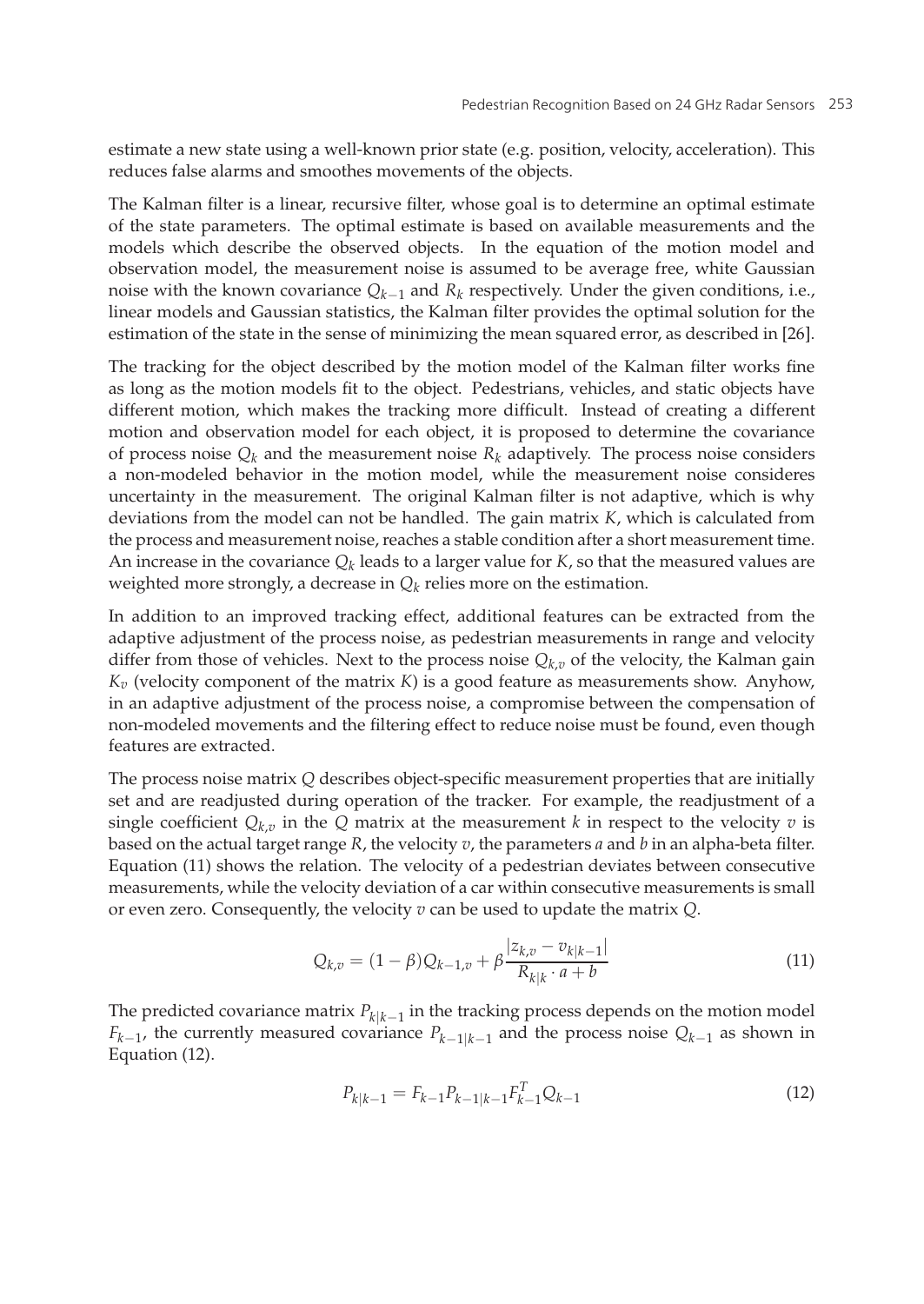Under the use of this covariance matrix  $P_{k|k-1}$  and the innovation covariance  $S_k$ , the gain  $K_k$ can be calculated.

$$
K_k = P_{k|k-1} S_k^{-1}
$$
\n(13)

Both, matrix  $Q_k$  and gain  $K_k$  are used as additional features in the classification process. The separation of the feature space is depicted in Figure 10. These histograms show that a vehicle (Figure 10(c), 10(d)) has lower process noise  $Q_v$  and thus results in a smaller gain *K* compared to a pedestrian (Figure 10(a), 10(b)). This is due to a mostly linear trajectory of a vehicle with one main reflection point. A pedestrian echo fluctuates, which is reflected in a greater process noise and thus larger gain *K*.



**Figure 10.** Feature Histogram of Process Noise  $Q_v$  and Gain *K*.

The additional features *Q* and *K* are available for a created and active track. For each detected object a track is created, which is however not activated until several measurements can be associated with the track. A track must be confirmed by subsequent measurements, otherwise the track remains semi-active. In any case, additional features are available for classification.

|          |              | Feature   Annotation   Description                               |
|----------|--------------|------------------------------------------------------------------|
| $x_{17}$ | $Q_v$        | $\sqrt{\text{Velocity component of the process noise matrix Q}}$ |
| $x_{18}$ | $K_{\gamma}$ | Veleocity component of the Kalman gain matrix K                  |

Table 6. Additional Feature Set extracted from the tracker using an adaptive process noise.

#### *3.3.2. Classification*

An additional feature extraction based on the process noise and Kalman gain has been described. These features are added to the prior feature set. Table 7 shows the results of the classifier using all proposed features, single measurement, multiple measurements and tracker feedback. Even in an urban area with a high density of static targets pedestrians could be detected, tracked and classified with a true positive rate of 61.22% in the test data set. These results outperform prior outcomes using single- and the multiple measurements as a feature basis.

The classification results show an increasing performance in terms of correct classification and misclassification of pedestrians.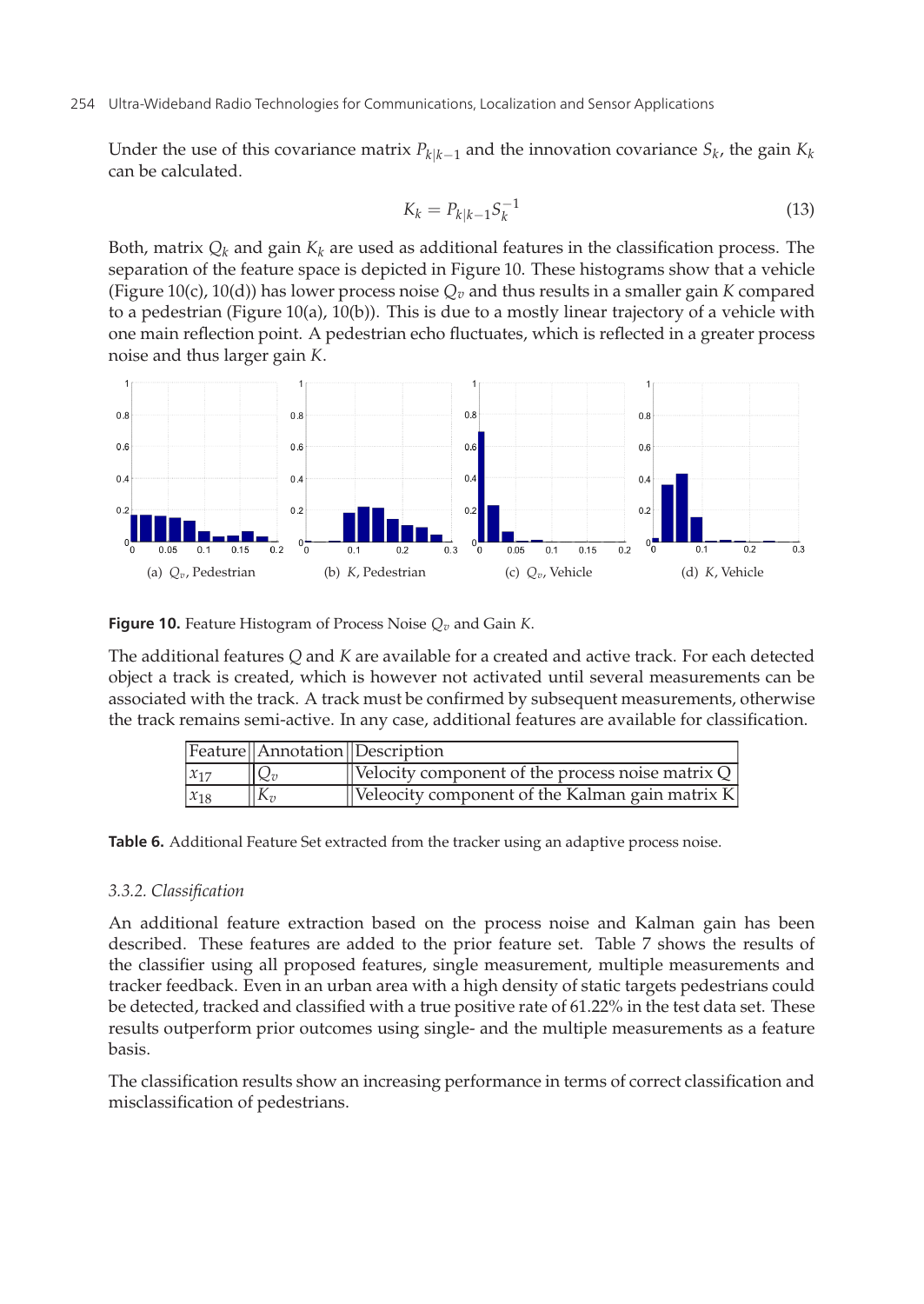|                              |       | Vehicle Pedestrian Other |       |
|------------------------------|-------|--------------------------|-------|
| Vehicle                      | 92.84 | 0.50                     | 6.66  |
| Pedestrian <sup>1</sup> 5.71 |       | 61.22                    | 33.07 |
| Other                        | 10.06 | 13.30                    | 76.64 |

**Table 7.** Confusion matrix: classification applied to a single, multiple and tracker feedback measurement test data set containing 8000 data samples.

## **4. Summary and conclusions**

This chapter described a pedestrian classification algorithm for automotive applications using an automotive 24 GHz radar sensor with a bandwidth of 150 MHz as a measuring device. Three different systems for pedestrian recognition have been considered. The first system was based on a single radar measurement. The second system extracted a feature set on the basis of multiple radar measurements. Finally a tracking procedure was adapted to extract an additional feature set. The results show an increasing performance in the classification accuracy by using single-, multiple- and tracker feedback features. It is also pointed out that is not necessary to equip radar sensors with large bandwidths in order to classify pedestrians in urban areas.

# **Author details**

Hermann Rohling and Steffen Heuel *Department of Telecommunications, Hamburg University of Technology, Hamburg, Germany*

# **5. References**

- [1] Foelster, F.; Oprisan, D.; Rohling, H., (2004) Detection and Tracking of extended targets for a 24GHz automotive radar network, International Radar Symposium IRS 2004, Warsaw, Poland; pp 75-80
- [2] Meinecke, M.-M.; Obojski, M.; Toens, M.; et.al, (2003) Approach For Protection Of Vulnerable Road Users Using Sensor Fusion Techniques, International Radar Symposium IRS 2003, Dresden, Germany, pp 125-130
- [3] Schiementz, M.; Foelster, F. (2003) Angle Estimation Techniques for different 24 GHz Radar Networks, International Radar Symposium IRS 2003, Dresden, Germany, 2003
- [4] Rohling, H.; Heuel, S.; Ritter, H. (2010) Pedestrian Detection Procedure integrated into an 24 GHz Automotive Radar, IEEE RADAR 2010, Washington D.C.
- [5] Schmid, V.; Lauer, W.; Rollmann, G. (2003) Ultra Wide Band 24 GHz Radar Sensors for Innovative Automotive Applications, International Radar Symposium IRS 2003, Dresden, Germany, pp 119-124
- [6] Oprisan, D.; Rohling, H.,(2002) Tracking Systems for Automotive Radar Networks, IEE Radar 2002, Edinburgh
- [7] Philomin, V.; Duraiswani, R.; Davis, L. (2000) Pedestrian tracking from a moving vehicle, Proceedings of the IEEE Intelligent Vehicle Symposium 2000, Dearborn (MI), USA
- [8] Ran, Y. et al (2005) Pedestrian classification from moving platforms using cyclic motion pattern, IEEE International Conference on Image Processing 2005, Volume 2, pages: II 854-7